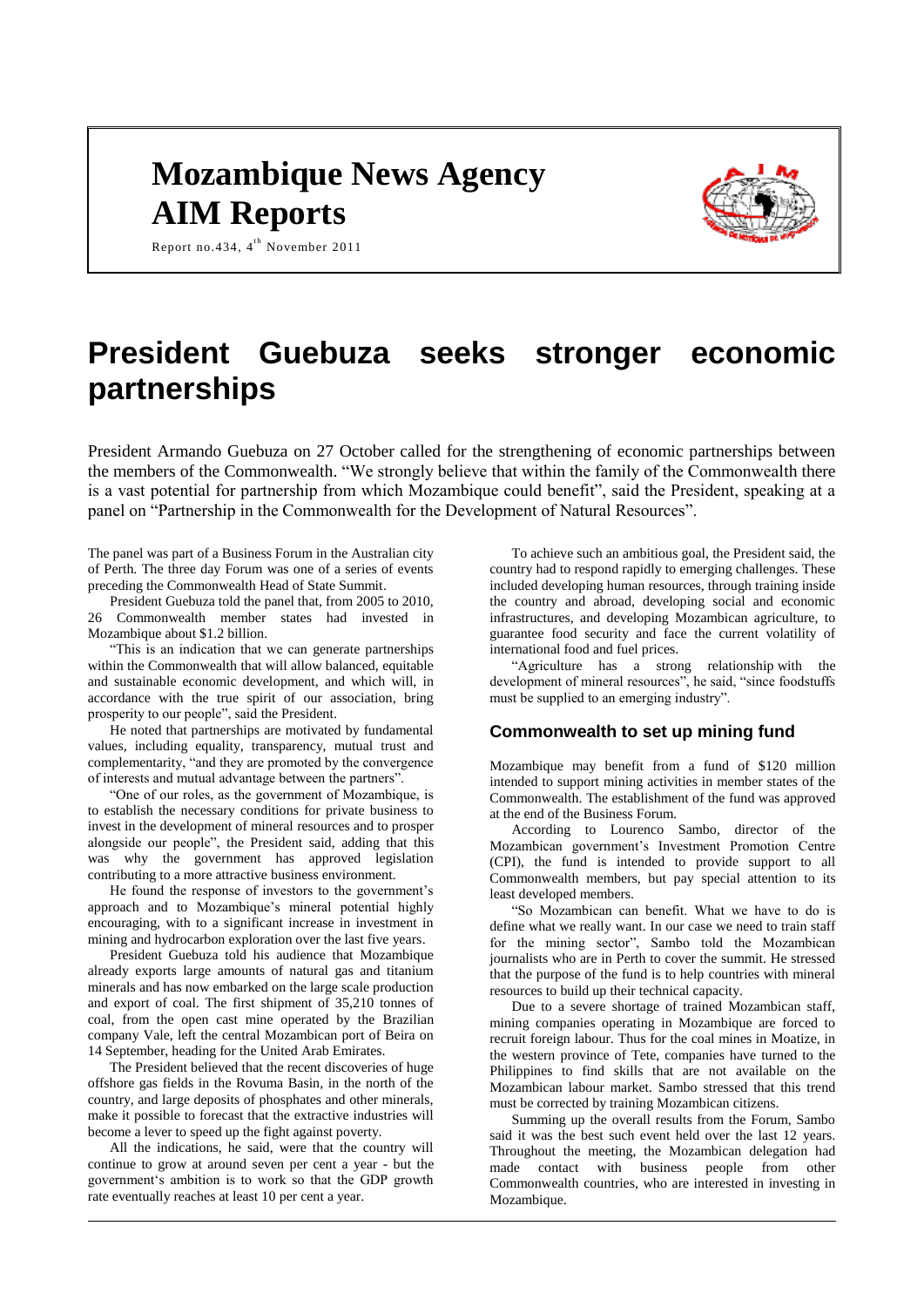## **Soya production boosts income in Gurue**

Soya production in Gurue district, in the central province of Zambezia, is having a dramatic impact on the lives of farmers, due to high producer prices.

According to Luis Tomo, the head of the Zambezia Provincial Agricultural Services, "in Gurue, we have some soya producers who, after selling their production and paying all their costs, have a net profit of 300,000 meticais (over \$11,100)".

This is much more than most waged workers in the country could hope to earn in a year.

With the money from Soya, Gurue farmers are building brick houses, buying means of transport, and improving their families' diet, Tomo added.

Farmers in Gurue have been planting soya because they regard the current producer price, in excess of 13 meticais a kilo, as highly favourable. On the international market soya is selling for around \$450 a tonne.

The government has been backing soya farmers by making improved seeds available, leading to a doubling of productivity. According to Ministry of Agriculture statistics, when soya production began in the 2003-2004 agricultural year, average yields were 500 kilos per hectare. However, today yields have risen to 1,000 kilos per hectare.

The area under soya cultivation rose from 500 hectares in the 2003-2004 season to 6,200 hectares in 2010-2011. Small producers, who started out growing soya on less than a hectare, have now increased the area they cultivate to three or four hectares.

#### **ENI discovers huge gas reserves**

The Italian energy company ENI has announced that its natural gas discovery in the Rovuma Basin, off the coast of the northern Mozambican province of Cabo Delgado, is much larger than initially thought.

On 20 October, ENI issued a statement that its exploratory well, "Mamba South 1", drilling in water 1,585 metres deep in offshore Area 4 of the Rovuma Basin, had discovered "212 metres of continuous gas pay", giving an estimate of at least 15 trillion cubic feet of gas.

In the days following that release, ENI continued to drill deeper and found "a new separated pool that contains a potential of up to 7.5 trillion cubic feet of gas in clean sands from the Eocene age". (The Eocene is the geological epoch that lasted from about 55 to 34 million years ago. The earlier discovery was in younger sands, from the Oligocene, which lasted from 34 to 24 million years ago).

These two discoveries in one well indicate total gas reserves here of at least 22.5 trillion cubic feet.

ENI is continuing to drill at Mamba South 1 until it reaches a total depth of 5,000 metres, after which it will move the rig 22 kilometres to the north and drill a second well, known as Mamba North 1.

ENI is the operator of area 4, with a 70 per cent participating interest. Its partners are the Portuguese company Galp Energia (10 per cent), the Korea Gas Corporation (KOGAS – 10 per cent), and Mozambique's publicly owned National Hydrocarbon Company, ENH (also with 10 per cent).

The ENI announcements mean that the Italian company, from just one well, has discovered more than twice the amount of natural gas found by the US-based company Anadarko. The four wells sunk by Anadarko in Rovuma Basin Area 1 discovered an estimated 10 trillion cubic feet of recoverable gas.

### **Assembly exempts animal feed from VAT**

The Mozambican parliament, the Assembly of the Republic, on 27 October unanimously passed the first reading of a government bill exempting raw materials for animal feed from Value Added Tax (VAT).

Introducing the bill, Finance Minister Manuel Chang said the purpose of the exemption was to encourage the development of the animal feed industry. VAT is normally charged at the rate of 17 per cent – scrapping it on animal feed will come as a great relief to livestock farmers, and particularly to poultry breeders.

Chicken feed is the largest single cost for poultry farmers. Reducing its price should make it possible for Mozambican chickens to compete with cheap Brazilian frozen chickens.

Also exempted from VAT is insecticide, to boost the fight against malaria and the mosquitoes that carry the disease.

A further provision exempts mining and oil companies from paying VAT on the acquisition of drilling, research and construction services. Since the companies could always reclaim the VAT paid on these services, this clause in the bill simply eliminates what Chang regarded as a piece of unnecessary bureaucracy.

The bill extends the existing VAT exemptions for the sugar, vegetable oil and soap industries, which were due to expire next year, to the end of 2015.

For rural electrification, and water supply services, VAT will now be paid on only 40 per cent of the invoice.

During the debate, deputies from the main opposition party, Renamo, demanded VAT exemptions on a range of other goods – including some which have never paid this tax. Chang replied that this is not the first time goods have been zero-rated – among the products which are already exempt from VAT are maize flour, wheat flour, chickens, rice, mosquito nets and medicines.

Renamo eventually supported the VAT bill, but it abstained on a second tax measure, a bill altering the Corporation Tax (IRPC) code.

The bill is aimed at ensuring that mining companies do not juggle their accounts in order to avoid tax. Thus any company that has more than one mining or hydrocarbon licence or concession must report profits for each financial year on each licence or concession individually. Chang said this was "to avoid costs and income from being switched from one unit to another".

The bill also states that any employer who provides apprenticeships for final year students from any level of Mozambican education may deduct the cost of this training from his tax bill, up to a limit of 25 per cent of the annual corporation tax owing.

Agricultural and livestock activities pay corporation tax at 10 per cent, while all other activities pay at a rate of 32 per cent. The government bill extends this favourable rate for agriculture and livestock to the end of 2015.

The income of companies not resident in Mozambique is subject to a withholding tax of 20 per cent – but this is reduced to 10 per cent when the income derives from international telecommunications and transport services, and the assembly and installation of equipment.

The bill extends this reduced rate of the withholding tax for companies not resident in Mozambique that provide vessels for fishing or for coastal transport, or which provide services for rural electrification projects.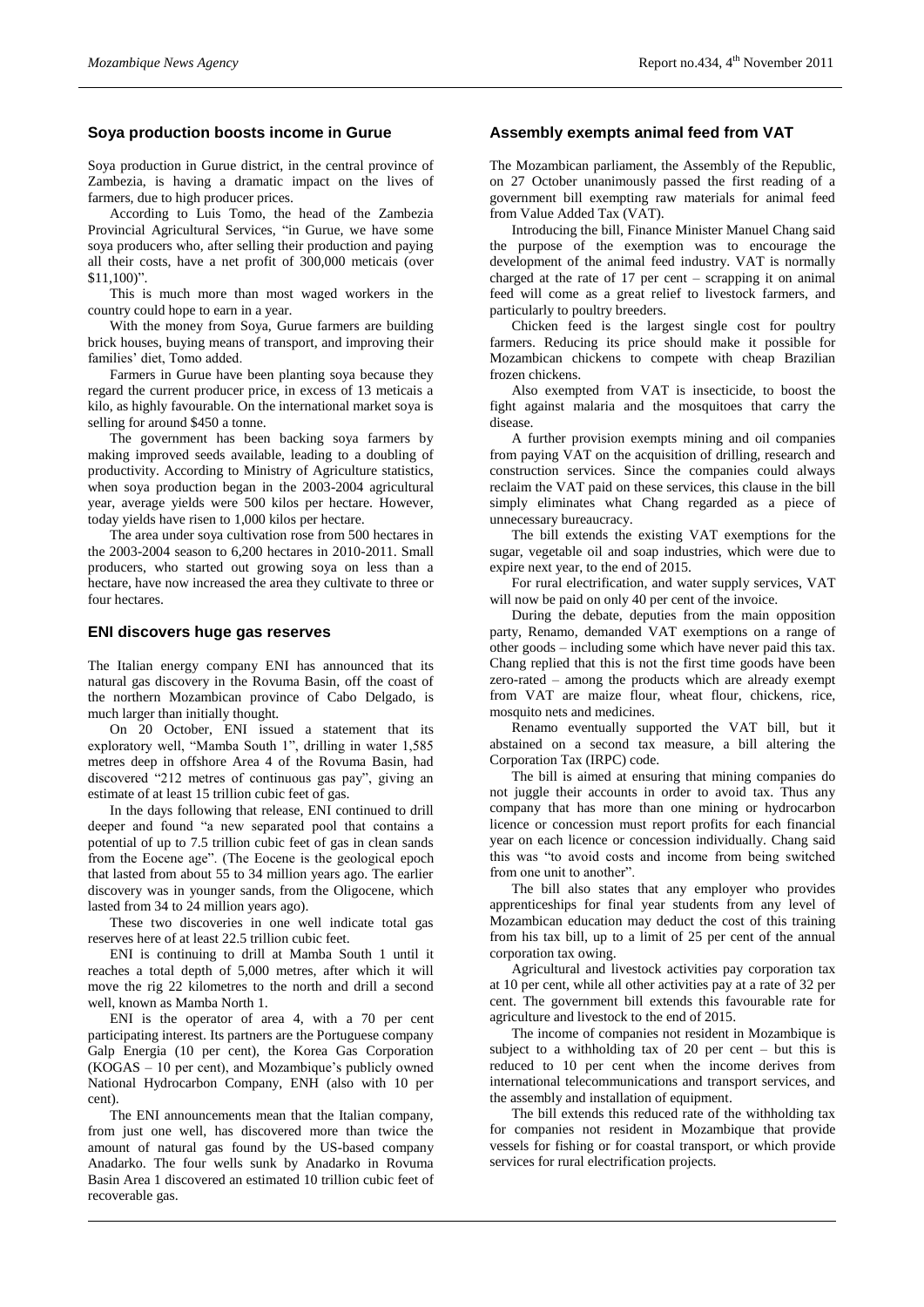## **Timber companies lose licences**

The National Directorate of Land and Forests, part of the Ministry of Agriculture, has cancelled the licences of 16 Mozambican and foreign timber companies who have been caught attempting to export illegally logs, ivory and other natural resources.

According to a report in the Beira daily paper, "Diario de Mocambique", these companies were involved, between December 2010 and July of this year, in attempts to export to China no less than 807 containers of logs, mostly of precious hardwoods that can only be exported legally if they have undergone processing in Mozambique.

Also found in some of the containers were parts of protected animals – including 126 elephant tusks, necklaces and bracelets made of ivory, and rhinoceros horns.

In addition to losing their licences, the 16 companies must pay fines amounting to 9.9 million meticais (about \$367,000). All the logs, ivory and other goods in the containers are forfeit to the state.

Over 3,000 cubic metres of this wood has already been sold at public auction, raising revenue of around 34 million meticais for the public treasury.

# **Demobilised soldiers protest**

Several hundred people claiming to be demobilised soldiers or their relatives demonstrated on 27 October at the Antonio Ripinga athletics circuit in a public park in central Maputo, near the Prime Minister's office.

Their main demand is for a pension for all demobilised soldiers of 12,000 meticais (about \$440) a month.

The leader of the group, Herminio dos Santos, met with the Minister for Veterans' Affairs, Mateus Khida, but the meeting was fruitless, since it was not Khida whom dos Santos wished to meet.

"We know that the minister isn't going to solve anything", said dos Santos. "We told him that we want to negotiate directly with the person responsible for the country. We want to talk directly with President Guebuza. Without Guebuza there is no negotiation at all".

Khida told dos Santos that he would see if a meeting could be arranged when President Guebuza returned from the Commonwealth Summit in Perth.

Herminio dos Santos insists that the pensions must be paid by the end of November. If no money was forthcoming, "the veterans are here, and we don't know what will happen".

A representative of the Ministry of Veterans' Affairs, interviewed by the independent television station STV, pointed out that pensions are paid to people depending on how long they served in the army, their rank, and the amounts paid into the pension scheme.

Furthermore, the protestors are not all former soldiers. Some of them were once militiamen, who were employed by companies to defend their premises, and had no contractual tie with the armed forces.

It is far from clear how many demobilised soldiers dos Santos represents. For there are at least 14 separate associations of former soldiers who say they want nothing to do with dos Santos, and have been negotiating separately with the Ministry for implementation of the Statute of Veterans passed by the Assembly of the Republic in May.

*This is a condensed version of the AIM daily news service – for details contact [aim@aim.org.mz](mailto:aim@aim.org.mz)*

*\_\_\_\_\_\_\_\_\_\_\_\_\_\_\_\_\_\_\_\_\_\_\_\_\_\_\_\_\_\_\_\_\_\_\_\_\_\_\_\_\_\_\_\_*

### **Government wants changes in fishing**

The Mozambican government is to encourage artisanal fishing on the high seas to reduce the pressure from small scale fishermen on coastal fishery resources.

To this end, the Council of Ministers (Cabinet), at its meeting on 25 October, ratified a loan agreement with the OPEC Fund for International Development (OFID), to the value of \$13.5 million which will support the Artisanal Fishing Promotion Project (PROPESCA).

Speaking to reporters, the government spokesperson, Deputy Justice Minister Alberto Nkutumula, said that in recent years fishing close to the coast had intensified, placing enormous pressure on coastal wild life. Fishing near the coast was also destroying coral reefs.

"So it is intended to empower the artisanal fishermen so that they can fish in deeper waters, and reduce the pressure on the coastal areas", he explained. The project will benefit about 40,000 people.

## **Fall in pollution from power generation**

The expansion of the national electricity grid, based on the Cahora Bassa dam, across most of Mozambique has greatly reduced the level of carbon dioxide emissions from the electricity sector, because a large number of small and obsolete diesel-fired power stations have closed down.

Speaking on 25 October, during a seminar on climate change, Telma Manjate from the Environment Ministry said that electricity is the only sector of the Mozambican economy that has managed to reduce its carbon emissions since 1990.

"The energy sector has been cutting its emissions", she said. "This is because power stations have been switched off, as the electricity grid expands. The power in the grid is Cahora Bassa power, which is clean".

Manjate said that the carbon emissions from electricity generation fell from 2,450 tonnes in 1990 to 1,844 tonnes in 1994. By 2000 emissions were down to 1,403 tonnes.

However, this trend could be reversed with the plans of the mining companies Vale (of Brazil) and Riversdale (of Australia) to build coal-fired power stations in Tete province.

"This could increase emissions", Manjate told AIM. "I don't know about these specific cases, but the possibility exists of using certain technology to help reduce emissions".

The Environment Ministry believes that Mozambique's priority is not to reduce its carbon emissions (which are very small when compared with those of middle-income or rich countries), but to guarantee that measures of adaptation to climate change do not damage the country's economy.

#### **More drug arrests at Maputo airport**

The Mozambican police have announced that three South African citizens have been arrested for trying to smuggle cocaine through Maputo International Airport.

According to the police, one of those arrested was carrying five kilos of cocaine in his baggage. He had travelled to Maputo on an Ethiopian Airways flight.

Two other South Africans were arrested after disembarking from another Ethiopian Airways flight. They were carrying two kilos of cocaine.

Since the police and customs officers at the airport were replaced in July, drugs have been seized at the airport almost every week, and sometimes more than once a week – particularly in the luggage of passengers coming from India via Addis Ababa. In the second half of September alone, there were four seizures.